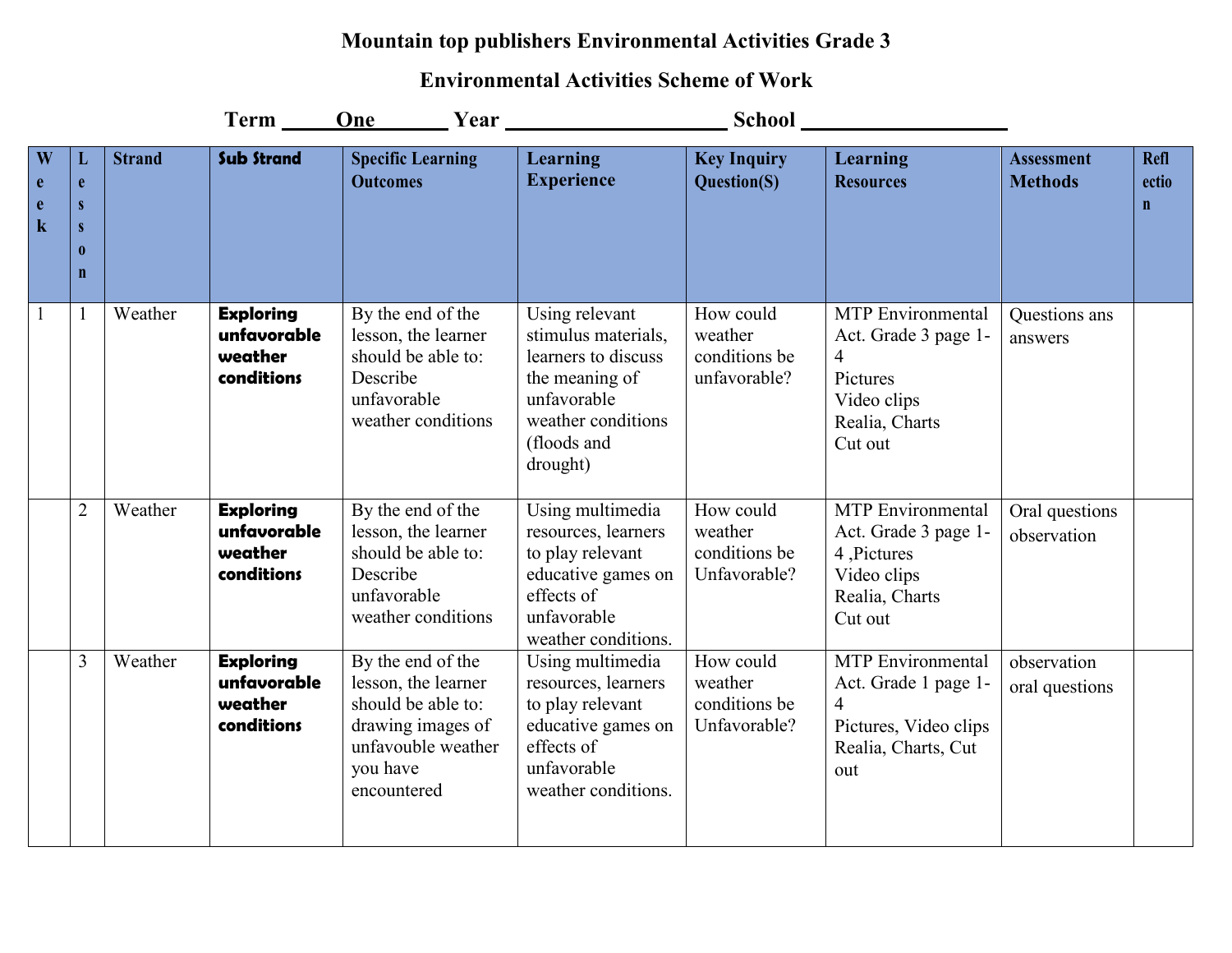|                | $\overline{4}$ | Weather | <b>Exploring</b><br>unfavorable<br>weather<br>conditions            | By the end of the<br>lesson, the learner<br>should be able to:<br>observe the effects<br>of unfavorable<br>weather<br>conditions for safety<br>draw some images                   | Learners to listen to<br>stories on<br>unfavorable<br>weather conditions<br>and its effects from<br>elders in the<br>community                                                                                                             | What does<br>harmful weather<br>do?                                     | <b>MTP</b> Environmental<br>Act. Grade 3 page 1-<br>4, Pictures<br>Video clips<br>Realia, Charts<br>Cut out      | observation<br>oral questions |  |
|----------------|----------------|---------|---------------------------------------------------------------------|-----------------------------------------------------------------------------------------------------------------------------------------------------------------------------------|--------------------------------------------------------------------------------------------------------------------------------------------------------------------------------------------------------------------------------------------|-------------------------------------------------------------------------|------------------------------------------------------------------------------------------------------------------|-------------------------------|--|
|                | 5              | Weather | <b>Exploring</b><br>unfavorable<br>weather<br>conditions            | on harmful weather<br>By the end of the<br>lesson the learner<br>should be able to:<br>develop curiosity in<br>identifying effects of<br>weather conditions<br>in the environment | Learners to listen to<br>stories on<br>unfavorable<br>weather conditions<br>and its<br><b>Effects from elders</b><br>in the community.<br>Learners gather<br>more information<br>on unfavorable<br>from internet<br>sources,<br>libraries. | What does<br>harmful weather<br>do?                                     | <b>MTP</b> Environmental<br>Act. Grade 3 page1-<br>$-4$<br>Pictures<br>Video clips<br>Realia, Charts<br>Cut out  | observation<br>oral questions |  |
| $\overline{2}$ |                | Weather | <b>Keeping safe</b><br>from<br>unfavorable<br>weather<br>conditions | By the end of the<br>lesson, the learner<br>should be able to:<br>Identify ways of<br>keeping<br>safe from<br>unfavorable<br>weather conditions                                   | using age<br>appropriate<br>stimulus, learners<br>could be guided to<br>identify ways of<br>keeping safe from<br>unfavorable<br>weather conditions<br>(floods, drought)                                                                    | How could we<br>keep safe from<br>unfavorable<br>weather<br>conditions? | <b>MTP</b> Environmental<br>Act. Grade 3 page 5-<br>10<br>Pictures<br>Video clips<br>Realia, Charts<br>Cut out   | observation<br>oral questions |  |
|                | $\overline{2}$ | Weather | <b>Keeping safe</b><br>from<br>unfavorable<br>weather<br>conditions | By the end of the<br>lesson, the learner<br>should be able to:<br>keep safe from<br>unfavorable weather<br>conditions                                                             | In groups, learners<br>share experiences<br>on how to keep safe<br>from unfavorable<br>weather conditions                                                                                                                                  | How could we<br>keep safe from<br>unfavorable<br>Weather<br>conditions  | <b>MTP</b> Environmental<br>Act. Grade 3 page 5-<br>10<br>Pictures<br>Video clips<br>Realia<br>Charts<br>Cut out | observation<br>oral questions |  |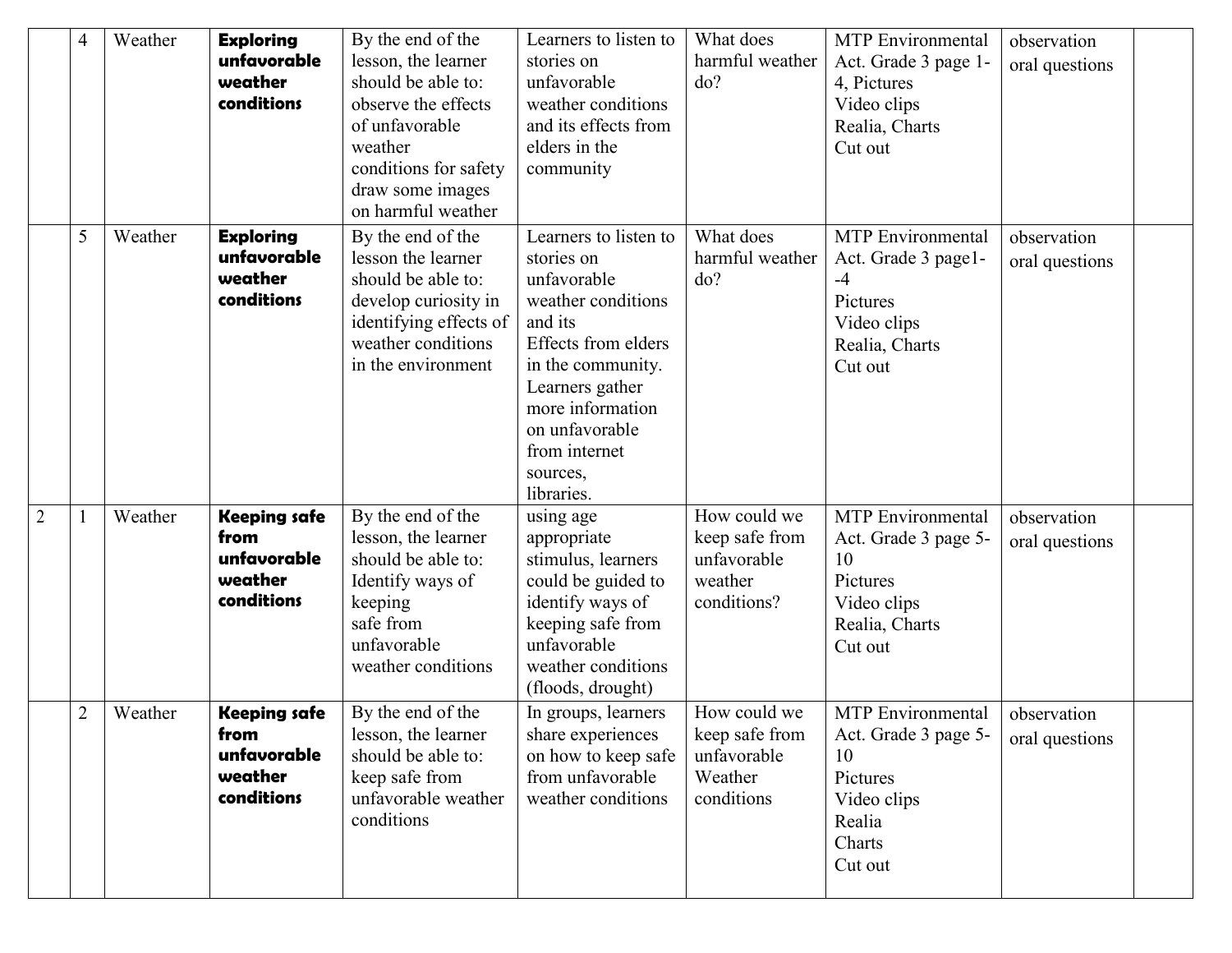| 3              | Weather | <b>Keeping safe</b><br>from<br>unfavorable<br>weather<br>conditions | By the end of the<br>lesson, the learner<br>should be able to:<br>demonstrate<br>knowledge of<br>keeping safe from<br>unfavorable weather<br>condition                            | Learners to<br>simulate how to<br>keep safe from<br>unfavorable<br>weather conditions<br>Learners to gather<br>information from<br>parents or<br>guardians on how<br>to keep safe<br>during unfavorable<br>weather conditions<br>and report back. | How could we<br>keep safe from<br>unfavorable<br>weather<br>conditions  | <b>MTP</b> Environmental<br>Act. Grade 3 page 5-<br>10<br>Pictures<br>Video clips<br>Realia<br>Charts<br>Cut out | observation<br>oral questions |  |
|----------------|---------|---------------------------------------------------------------------|-----------------------------------------------------------------------------------------------------------------------------------------------------------------------------------|---------------------------------------------------------------------------------------------------------------------------------------------------------------------------------------------------------------------------------------------------|-------------------------------------------------------------------------|------------------------------------------------------------------------------------------------------------------|-------------------------------|--|
| $\overline{4}$ | Weather | <b>Keeping safe</b><br>from<br>unfavorable<br>weather<br>conditions | By the end of the<br>lesson, the learner<br>should be able to:<br>working in groups of<br>3 demonstrate<br>knowledge of<br>keeping safe from<br>unfavorable weather<br>Condition. | Learners to<br>simulate how to<br>keep safe from<br>unfavorable<br>weather conditions<br>Learners to gather<br>information from<br>parents or<br>guardians on how<br>to keep safe during<br>unfavorable<br>weather conditions<br>and report back. | How could we<br>keep safe from<br>unfavorable<br>weather<br>conditions? | <b>MTP</b> Environmental<br>Act. Grade 3 page 5-<br>10<br>Pictures<br>Video clips<br>Realia<br>Charts<br>Cut out | observation<br>oral questions |  |
| 5              | Water   | <b>Making</b><br>water safe<br>for use                              | By the end of the<br>lesson, the learner<br>should be able to:<br>identify ways of<br>making water clean<br>and safe for use in<br>the home                                       | Learners to listen<br>and respond to case<br>story on the need to<br>use clean and safe<br>water.                                                                                                                                                 | How could we<br>make water<br>clean and safe<br>for use in the<br>home? | <b>MTP</b> Environmental<br>Act. Grade 3 page<br>$11 - 16$<br>Pictures<br>Video clips<br>Realia<br>Charts        | observation<br>oral questions |  |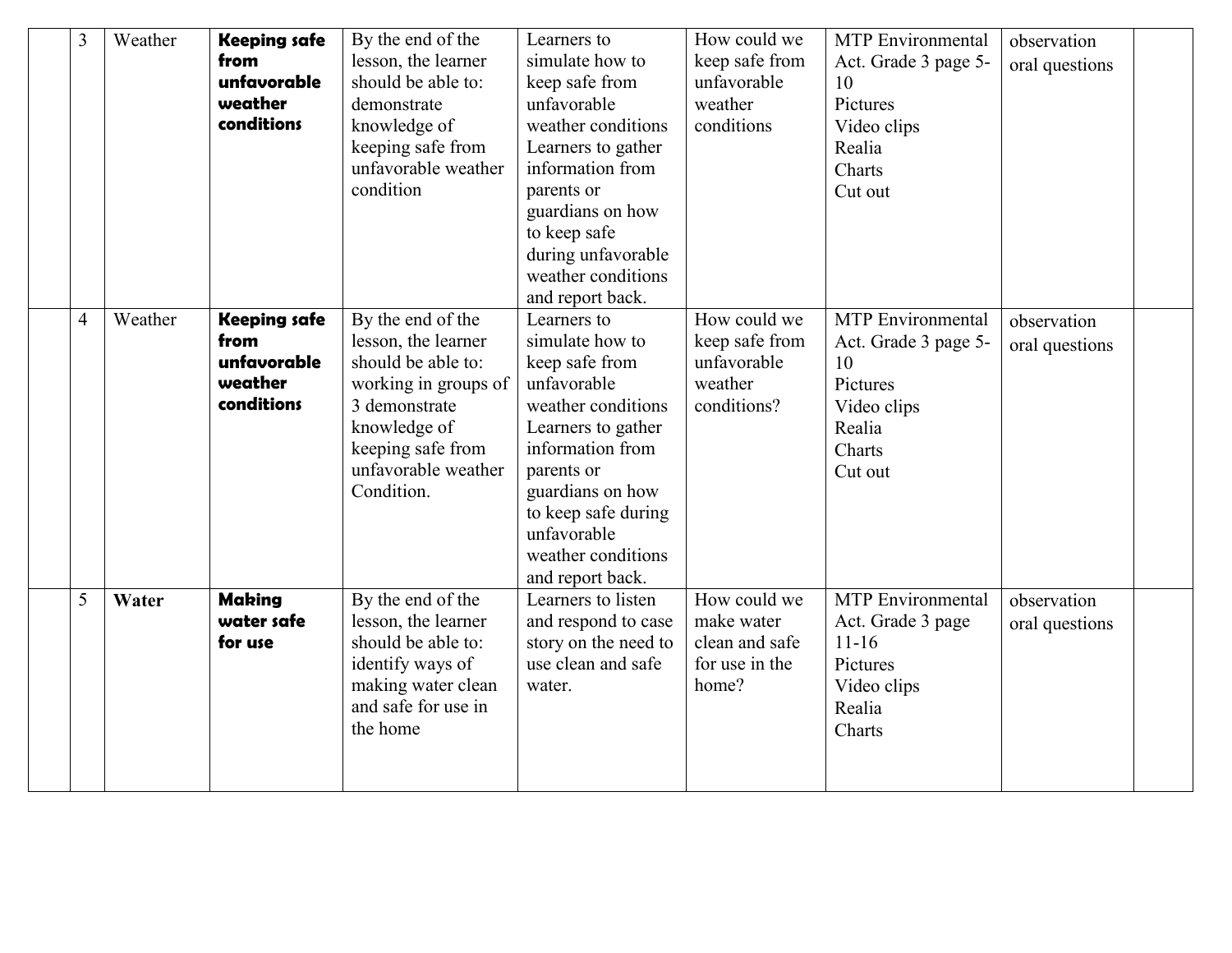| 3 |                | Water | <b>Making</b><br>water safe<br>for use       | By the end of the<br>lesson, the learner<br>should be able to:<br>make water clean<br>and safe using<br>different methods                | Learners to share<br>experiences on how<br>to make water clean<br>and safe for use in<br>the home                                                                         | How could we<br>make water<br>clean and safe<br>for use in the<br>home? | <b>MTP</b> Environmental<br>Act. Grade 3 page<br>$11 - 16$<br>Pictures                                                                                      | observation<br>oral questions                                           |
|---|----------------|-------|----------------------------------------------|------------------------------------------------------------------------------------------------------------------------------------------|---------------------------------------------------------------------------------------------------------------------------------------------------------------------------|-------------------------------------------------------------------------|-------------------------------------------------------------------------------------------------------------------------------------------------------------|-------------------------------------------------------------------------|
|   | $\overline{2}$ | Water | <b>Making</b><br>water safe<br>for use       | By the end of the<br>lesson, the learner<br>should be able to:<br>construct a simple<br>water<br>filter for cleaning<br>water at<br>home | Learners to observe<br>a sample of<br>dirty water and<br>discuss how the<br>water could be<br>made clean and<br>safe for use<br>(decantation)                             | How could we<br>make water<br>clean and safe<br>for use in the<br>home? | <b>MTP</b> Environmental<br>Act. Grade 3 page<br>$11 - 16$<br>Pictures                                                                                      | observation<br>oral questions                                           |
|   | 3              | Water | <b>Making</b><br>water safe<br>for use       | By the end of the<br>lesson,<br>the learner should be<br>able to:<br>construct a simple<br>water<br>filter for cleaning<br>water at home | Learners to observe<br>a sample of<br>dirty water and<br>discuss how the<br>water could be<br>made clean and<br>safe for use                                              | How could we<br>make<br>water clean and<br>safe for<br>use in the home  | <b>MTP</b> Environmental<br>Act. Grade 3 page<br>$11 - 16$<br>Pictures                                                                                      | observation<br>oral questions                                           |
|   | $\overline{4}$ | Water | <b>Making</b><br>water safe<br>for use       | By the end of the<br>lesson, the learner<br>should be able to:<br>Appreciate clean and<br>safe water for use to<br>reduce health risks.  | Learners to make a<br>simple water<br>filter using locally<br>available materials<br>Learners to decant<br>filter and boil water<br>to make it clean and<br>safe for use. | How could we<br>make water<br>clean and safe<br>for use in the<br>home? | <b>MTP</b> Environmental<br>Act. Grade 3 page<br>$11 - 16$<br>Pictures                                                                                      | Oral questions,<br>Observation<br>written<br>questions,<br>project work |
|   | 5              | Soil  | <b>Exploring soil</b><br>characteristic<br>s | By the end of the<br>lesson, the learner<br>should be able to:<br>differentiate soils by<br>texture from<br>provided soil<br>samples     | Learners to explore   What are the<br>the environment<br>and collect different<br>soil samples<br>(sand, loam and<br>clay)                                                | different types<br>of soils?                                            | $\overline{\text{MTP}}$ Environmental $\overline{\phantom{a}}$ Oral questions<br>Act. Grade 3 page<br>$17 - 20$<br>Pictures<br>Soil sand, loam and<br>clay) | observation                                                             |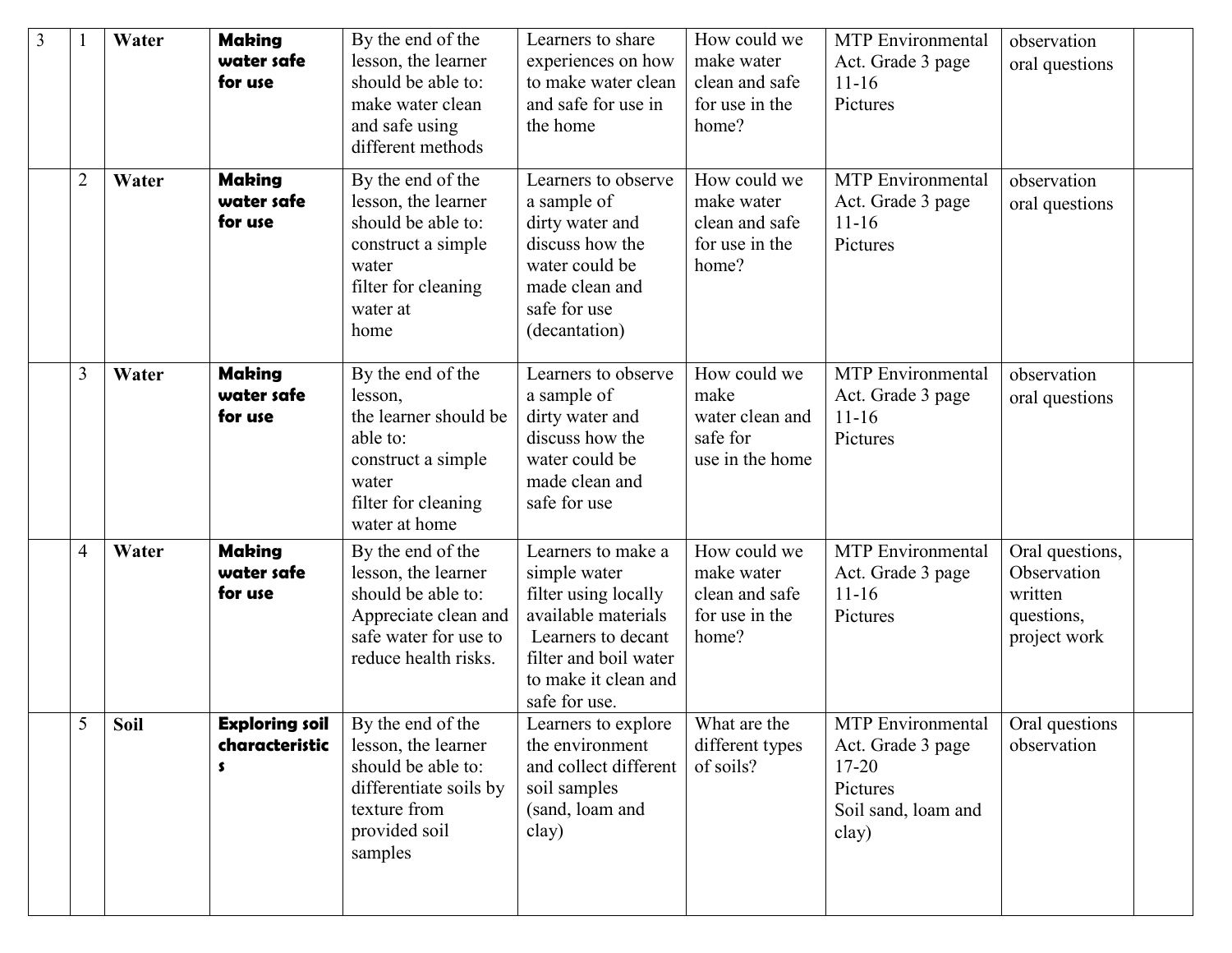| $\overline{4}$ |                | <b>Soil</b> | <b>Exploring soil</b><br>characteristic<br>s | By the end of the<br>lesson, the learner<br>should be able to;<br>In groups of two<br>identify different<br>type of soils found<br>near the school<br>compound.                                               | Learners to explore<br>the environment<br>and collect different<br>soil samples<br>(sand, loam and<br>clay)                                                                                  | What are the<br>different types<br>of soils? | <b>MTP</b> Environmental<br>Act. Grade 3 page<br>$17 - 20$<br>Pictures<br>Soils sand, loam and<br>clay) | Oral questions<br>observation |  |
|----------------|----------------|-------------|----------------------------------------------|---------------------------------------------------------------------------------------------------------------------------------------------------------------------------------------------------------------|----------------------------------------------------------------------------------------------------------------------------------------------------------------------------------------------|----------------------------------------------|---------------------------------------------------------------------------------------------------------|-------------------------------|--|
|                | $\overline{2}$ | <b>Soil</b> | <b>Exploring soil</b><br>characteristic<br>s | By the end of the<br>lesson, the learner<br>should be able to;<br>differentiate soils by<br>size of soil particles<br>from provided soil<br>samples                                                           | In groups, learners<br>to feel between<br>their fingers the<br>different soil<br>samples and record<br>findings (course<br>medium, fine)                                                     | What the<br>different texture<br>of soils?   | <b>MTP</b> Environmental<br>Act. Grade 3 page<br>$17 - 20$<br>Pictures<br>Soils sand, loam and<br>clay) | Oral questions<br>observation |  |
|                | 3              | <b>Soil</b> | <b>Exploring soil</b><br>characteristic<br>S | By the end of the<br>lesson, the learner<br>should be able to;<br>differentiate soils by<br>size of soil particles<br>from provided<br>soil samples                                                           | In groups, learners<br>to feel between<br>their fingers the<br>different soil<br>samples and record<br>findings                                                                              | What the<br>different texture<br>of soils?   | <b>MTP</b> Environmental<br>Act. Grade 3 page<br>$17 - 20$<br>Pictures<br>Soils sand, loam and<br>clay) | Oral questions<br>observation |  |
|                | $\overline{4}$ | Soil        | <b>Exploring soil</b><br>characteristic<br>s | By the end of the<br>lesson, the learner<br>should be able to;<br>In groups of two,<br>Make a soil display<br>differentiate types<br>of soil near the<br>school compound<br>using tins and<br>sheets of paper | Learners to share<br>their experiences on<br>how different<br>samples of soils<br>feel between their<br>fingers<br>Learners to observe<br>the particle sizes of<br>the three soil<br>samples | How to make<br>soil display.                 | <b>MTP</b> Environmental<br>Act. Grade 3 page<br>$17 - 20$<br>Pictures<br>Soils sand, loam and<br>clay) | Oral questions<br>observation |  |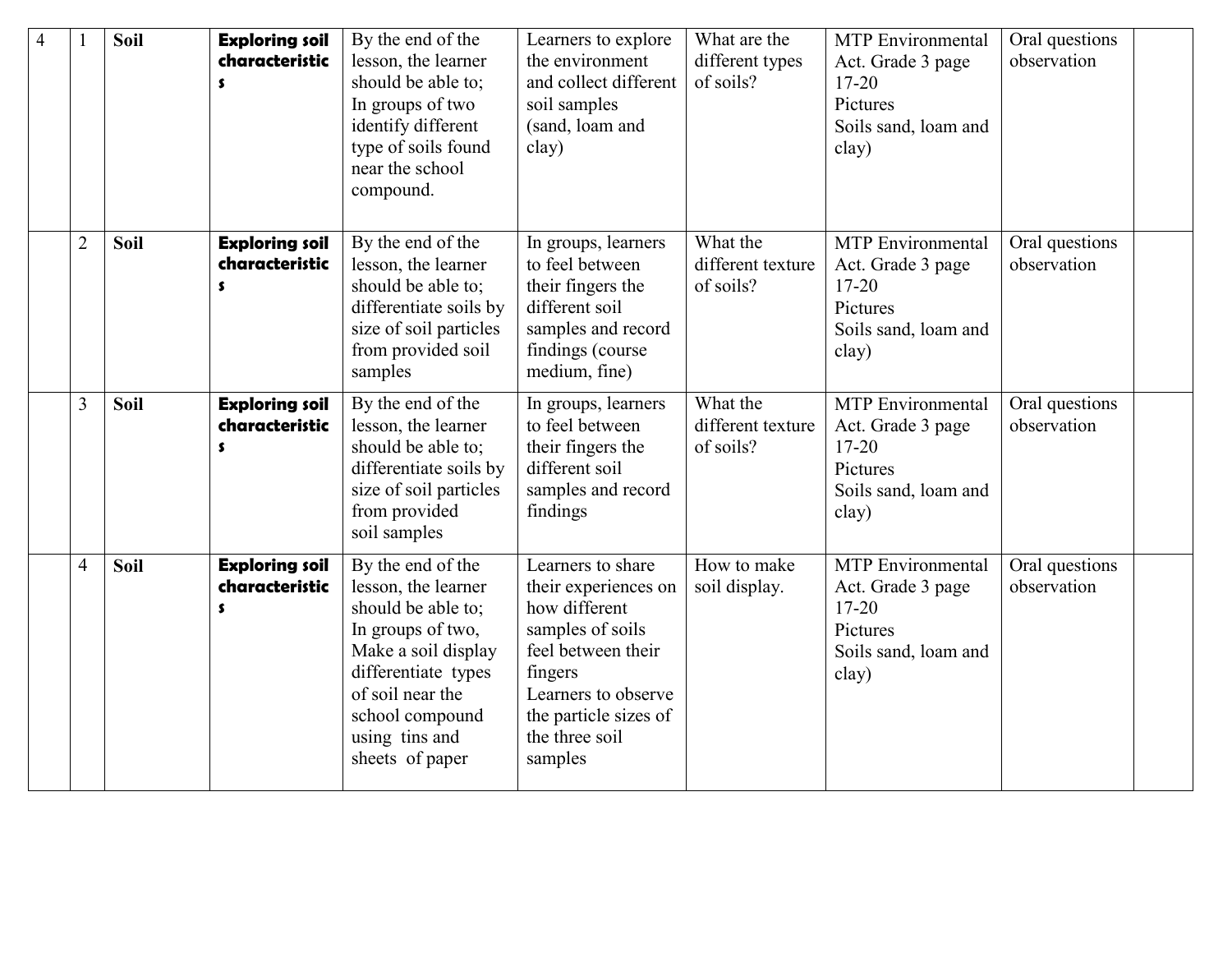|   | 5              | Soil        | <b>Exploring soil</b><br>characteristic<br>S                  | By the end of the<br>lesson, the learner<br>should be able to;<br>differentiate types<br>of soil near the<br>school compound<br>using tins and<br>sheets of paper | Learners to share<br>their experiences on<br>how different<br>samples of soils<br>feel between their<br>fingers<br>Learners to observe<br>the particle sizes<br>of the three soil<br>samples | Identify the<br>size of soil<br>particles                | <b>MTP</b> Environmental<br>Act. Grade 3 page<br>$17 - 20$<br>Pictures<br>Soils sand, loam and<br>clay) | Oral questions<br>observation |
|---|----------------|-------------|---------------------------------------------------------------|-------------------------------------------------------------------------------------------------------------------------------------------------------------------|----------------------------------------------------------------------------------------------------------------------------------------------------------------------------------------------|----------------------------------------------------------|---------------------------------------------------------------------------------------------------------|-------------------------------|
| 5 |                | Soil        | <b>Exploring soil</b><br>characteristic<br>$\pmb{\mathsf{s}}$ | By the end of the<br>lesson, the learner<br>should be able to;<br>name the three types<br>of soils based on<br>their<br>characteristics                           | Learners to observe<br>the particle sizes of<br>the three soil<br>samples (large,<br>medium and small<br>sized particles.                                                                    | Identify the<br>soils based on<br>the<br>characteristics | <b>MTP</b> Environmental<br>Act. Grade 3 page<br>$17 - 20$<br>Pictures<br>Soils sand, loam and<br>clay) | Oral questions<br>observation |
|   | $\overline{2}$ | <b>Soil</b> | <b>Exploring soil</b><br>characteristic<br>s                  | By the end of the<br>lesson, the learner<br>should be able to;<br>develop interest in<br>characteristics of<br>soils as an<br>environmental<br>resource           | Learners to mount<br>(using glue) the<br>different soil<br>samples on a chart.<br>Learners to display<br>the chart in the<br>learning corner.                                                | Identify the<br>soils based on<br>the<br>characteristics | <b>MTP</b> Environmental<br>Act. Grade 3 page<br>$17 - 20$<br>Pictures<br>Soils sand, loam and<br>clay) | Oral questions<br>observation |
|   | 3              | Soil        | <b>Exploring soil</b><br>characteristic<br>\$                 | By the end of the<br>lesson, the learner<br>should be able to;<br>develop interest in<br>characteristics of<br>soils as an<br>environmental<br>resource           | Learners to mount<br>(using glue) the<br>different soil<br>samples on a chart.<br>Learners to display<br>the chart in the<br>learning corner.                                                | How to make a<br>soil display?                           | <b>MTP</b> Environmental<br>Act. Grade 3 page<br>$17 - 20$<br>Pictures<br>Soils sand, loam and<br>clay) | Oral questions<br>observation |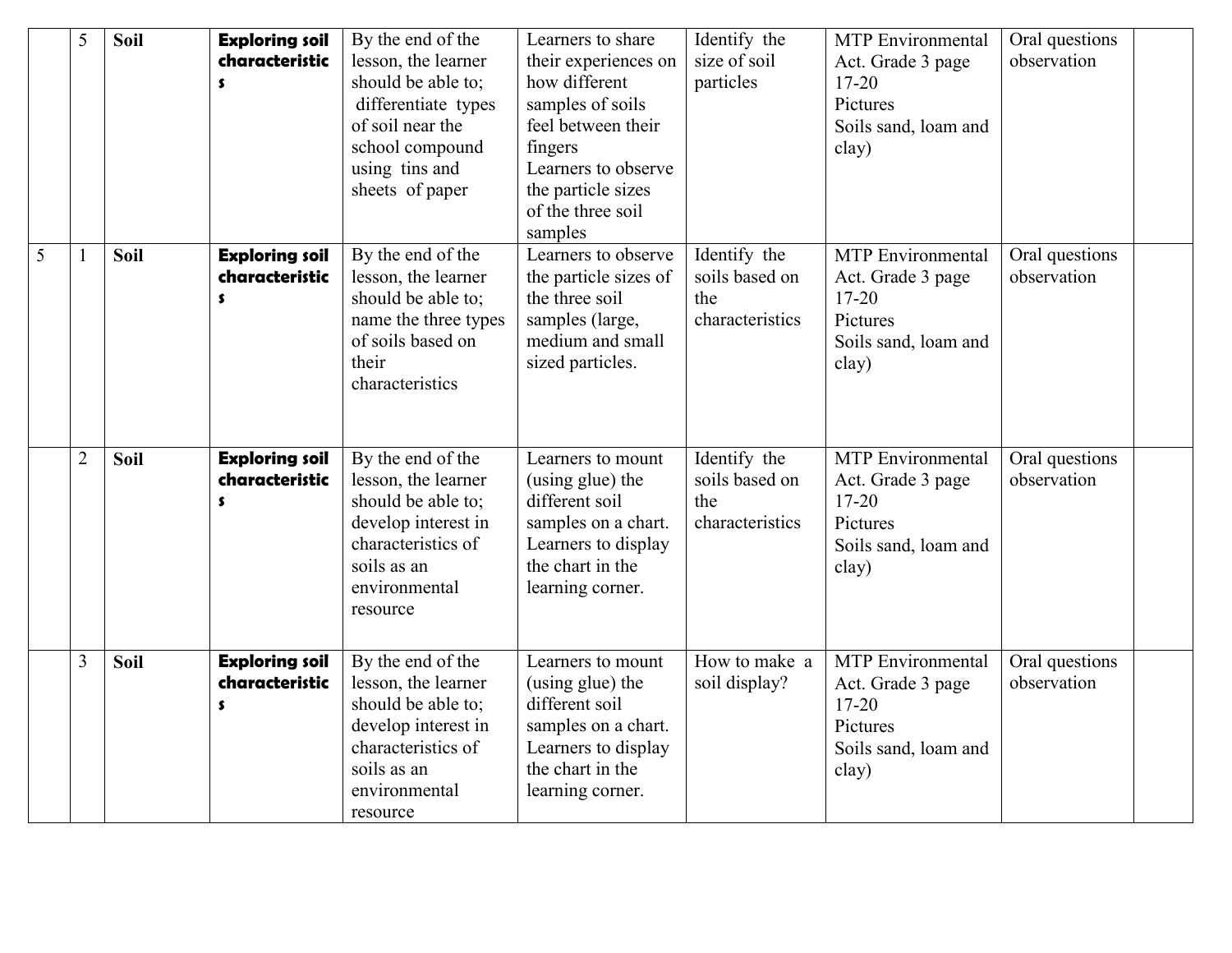|   | 4              | <b>Plants</b> | <b>Categorizing</b><br>plants. | By the end of the<br>lesson, the learner<br>should be able to:<br>Describe safe ways<br>of handling<br>different plants                                                                                                                      | Learners to carry<br>out a nature walk to<br>observe and<br>identify the plants                                                                                 | Identify<br>different types<br>of plants | <b>MTP</b> Environmental<br>Act. Grade 3 page<br>26<br>Pictures<br>Maize<br>Tomatoes, mango<br>plant etc.                                                                             | Oral questions<br>observation |  |
|---|----------------|---------------|--------------------------------|----------------------------------------------------------------------------------------------------------------------------------------------------------------------------------------------------------------------------------------------|-----------------------------------------------------------------------------------------------------------------------------------------------------------------|------------------------------------------|---------------------------------------------------------------------------------------------------------------------------------------------------------------------------------------|-------------------------------|--|
|   | 5              | <b>Plants</b> | <b>Categorizing</b><br>plants. | By the end of the<br>lesson, the learner<br>should be able to:<br>take nature walk<br>around the school<br>compound and<br>identify different<br>types of plants,                                                                            | Learners to carry<br>out a nature walk to<br>observe and<br>identify the plants                                                                                 | Identify<br>different types<br>of plants | <b>MTP</b> Environmental<br>Act. Grade 3 page<br>$21 - 26$<br>Pictures<br>Maize<br>Tomatoes, mango<br>plant etc.<br>Camera                                                            | Oral questions<br>observation |  |
| 6 |                | <b>Plants</b> | <b>Categorizing</b><br>plants. | By the end of the<br>lesson, the learner<br>should be able to:<br>categorize plants in<br>the immediate<br>environment<br>according to<br>specified features<br>i.e. edible and non-<br>edible<br>Define edible and<br>non-edible.           | Using relevant<br>stimulus materials,<br>learners to be<br>guided to<br>categorize plants<br>according<br>to specified features<br>(edible/non-edible           | Identify<br>different types<br>of plants | <b>MTP</b> Environmental<br>Act. Grade 3 page<br>$21 - 26$<br>Pictures<br>avocado, Orange<br>Cabbage, Sodom<br>apple, carrot, pea<br>plant<br>Tomatoes, mango<br>plant etc.<br>Camera | Oral questions<br>observation |  |
|   | $\overline{2}$ | <b>Plants</b> | <b>Categorizing</b><br>plants. | By the end of the<br>lesson, the learner<br>should be able to:<br>I categorize plants in<br>the immediate<br>environment<br>according to<br>specified features<br>i.e.<br>poisonous/nonpoiso<br>nous) Define<br>poisonous/nonpoiso<br>nous). | Using relevant<br>stimulus materials,<br>learners to be<br>guided to<br>categorize plants<br>according<br>to specified features<br>(poisonous/nonpois<br>onous) | Identify<br>different types<br>of plants | <b>MTP</b> Environmental<br>Act. Grade 3 page<br>21-26 Pictures<br><b>Bittersweet</b><br>nightshade,<br>Datura<br>Sodom apple fruit<br>Camera                                         | Oral questions<br>observation |  |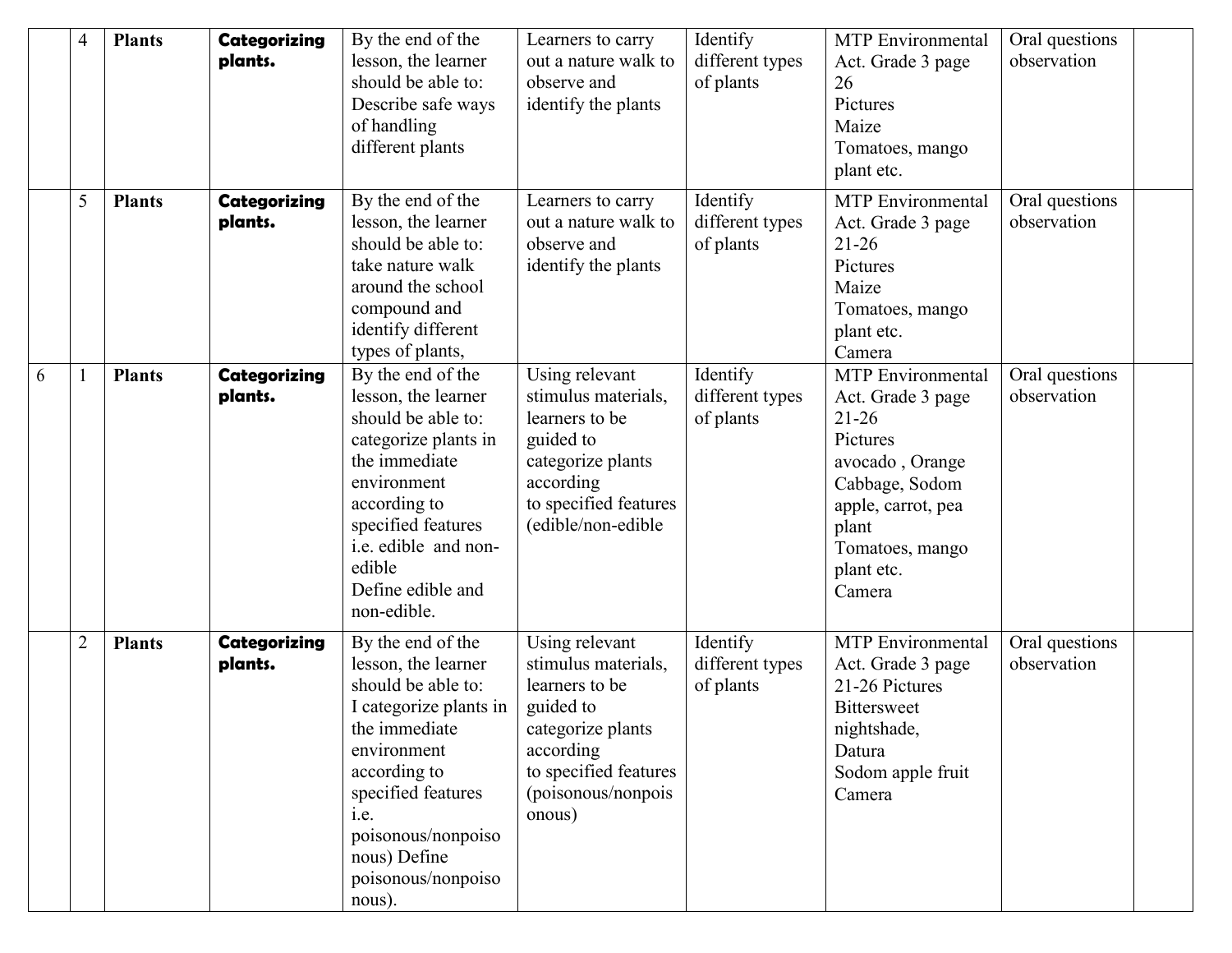|                | 3              | <b>Plants</b> | <b>Categorizing</b><br>plants.    | By the end of the<br>lesson, the learner<br>should be able to:<br>categorize plants in<br>the immediate<br>environment<br>according to<br>specified<br>features <i>i.e.</i><br>thorny/non-thorny<br>Define thorny/non-<br>thorny | Using relevant<br>stimulus materials,<br>learners<br>to be guided to<br>categorize plants<br>according<br>to specified features<br>thorny/non-thorny | Identify<br>different types<br>of plants | <b>MTP</b> Environmental<br>Act. Grade 3 page<br>$21 - 26$<br>Pictures<br>Rose flower plants,<br>catus<br>Camera | Oral questions<br>observation              |
|----------------|----------------|---------------|-----------------------------------|----------------------------------------------------------------------------------------------------------------------------------------------------------------------------------------------------------------------------------|------------------------------------------------------------------------------------------------------------------------------------------------------|------------------------------------------|------------------------------------------------------------------------------------------------------------------|--------------------------------------------|
|                | $\overline{4}$ | <b>Plants</b> | <b>Categorizing</b><br>plants.    | By the end of the<br>lesson, the learner<br>should be able to:<br>appreciate the rich<br>diversity in plants                                                                                                                     | Learners to draw<br>one type of plant<br>and share their<br>work with others                                                                         | Identify<br>different types<br>of plants | <b>MTP</b> Environmental<br>Act. Grade 3 page<br>$21 - 26$<br>Pictures<br>Sample of plants                       | Oral questions<br>observation<br>checklist |
|                | 5              | <b>Plants</b> | Safety when<br>handling<br>plants | By the end of the<br>lesson, the learner<br>should be able to:<br>describe safe ways<br>of handling different<br>plants use glove,<br>hold the stem, use a<br>y-stick                                                            | Learners to watch<br>video clips or<br>pictures or posters<br>on safety when<br>handling plants                                                      | How could we<br>handle plants<br>safely? | <b>MTP</b> Environmental<br>Act. Grade 3 page<br>$21 - 26$<br>Pictures<br>Sample of plants                       | Oral questions<br>observation<br>checklist |
| $\overline{7}$ |                |               |                                   |                                                                                                                                                                                                                                  | <b>HALF TERM</b>                                                                                                                                     |                                          |                                                                                                                  |                                            |
| 8              |                | <b>Plants</b> | Safety when<br>handling<br>plants | By the end of the<br>lesson, the learner<br>should be able to:<br>in group of two,<br>collect different<br>types of plants and<br>describe safe ways<br>of handling plants.                                                      | Learners to watch<br>video clips or<br>pictures or posters<br>on safety when<br>handling plants                                                      | How could we<br>handle plants<br>safely? | <b>MTP</b> Environmental<br>Act. Grade 3 page<br>$21 - 26$<br>Pictures<br>Sample of plants<br>Outdoor activities | Oral questions<br>observation<br>checklist |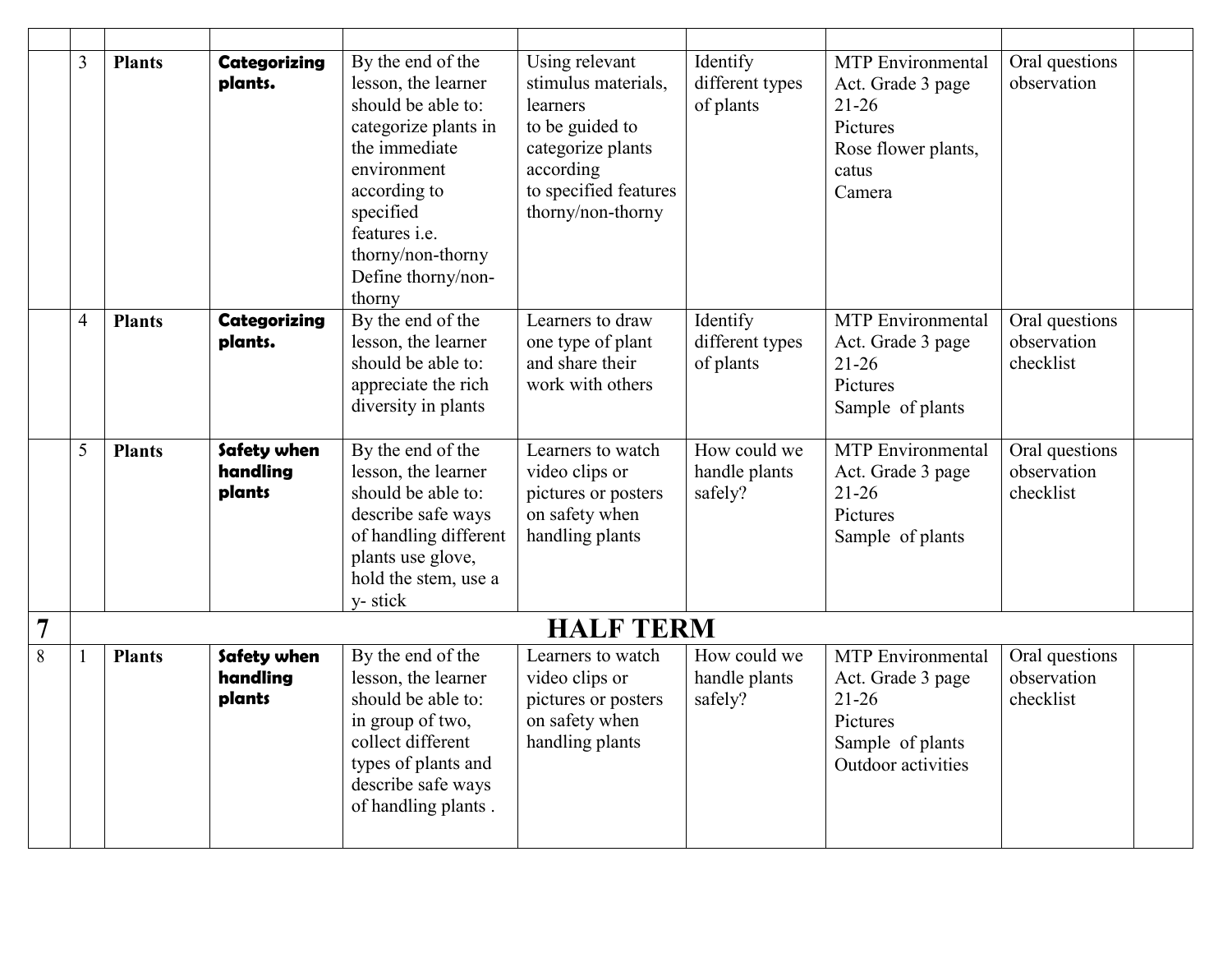|   | $\overline{2}$ | <b>Plants</b>  | Safety when<br>handling<br>plants                         | By the end of the<br>lesson, the learner<br>should be able to:<br>observe safety when<br>handling different<br>plants in the<br>immediate<br>environment. | Learners to watch<br>video clips or<br>pictures or posters<br>on safety when<br>handling plants                                       | How could we<br>handle plants<br>safely?      | <b>MTP</b> Environmental<br>Act. Grade 3 page<br>$21 - 26$<br>Pictures<br>Sample of plants<br>Outdoor activities           | Oral questions<br>observation<br>checklist |
|---|----------------|----------------|-----------------------------------------------------------|-----------------------------------------------------------------------------------------------------------------------------------------------------------|---------------------------------------------------------------------------------------------------------------------------------------|-----------------------------------------------|----------------------------------------------------------------------------------------------------------------------------|--------------------------------------------|
|   | 3              | <b>Plants</b>  | Safety when<br>handling<br>plants                         | By the end of the<br>lesson, the learner<br>should be able to:<br>appreciate the need<br>to handle plants<br>Responsibly to<br>reduce health risks.       | Learners to share<br>information on how<br>to handle different<br>plants<br>Learners to<br>simulate safety<br>when handling<br>plants | How could we<br>handle plants<br>safely?      | <b>MTP</b> Environmental<br>Act. Grade 3 page<br>$21 - 26$<br>Pictures<br>Sample of plants<br>Outdoor activities           | Oral questions<br>observation<br>checklist |
|   | $\overline{4}$ | <b>Animals</b> | <b>Types of</b><br>animals<br>found in the<br>environment | By the end of the<br>lesson, the learner<br>should be able to:<br>identify types of<br>animals near the<br>school compound                                | Learners to identify<br>type of animals<br>found in the school<br>compound                                                            | What animals<br>do you see?                   | <b>MTP</b> Environmental<br>Act. Grade 3 page<br>27-33<br>Pictures<br>Cow, Goat<br>Dog, Monkey<br>Chicken                  | Oral questions<br>observation<br>checklist |
|   | 5              | <b>Animals</b> | <b>Importance</b><br>of animals                           | By the end of the<br>lesson, the learner<br>should be able to:<br>State different uses<br>of animals to people                                            | Learners to use<br>stimulus materials<br>to identify the<br>different uses of<br>animals to people                                    | What are the<br>uses of animals<br>to people? | MTP Environmental<br>Act. Grade 3 page<br>27-33<br>Pictures<br>Cow<br>Goat<br>Dog<br>Monkey                                | Oral questions<br>observation<br>checklist |
| 9 |                | <b>Animals</b> | <b>Importance</b><br>of animals                           | By the end of the<br>lesson, the learner<br>should be able to:<br>identify different<br>animals that provide<br>food products                             | Learners discuss<br>the different food<br>products people get<br>from animals<br>(meat, milk, eggs,<br>honey)                         | What food do<br>we get from<br>animals?       | <b>MTP</b> Environmental<br>Act. Grade 3 page<br>$27 - 33$<br>Pictures<br>Honey, meat, milk,<br>sausage, cheese<br>Chicken | Oral questions<br>observation<br>checklist |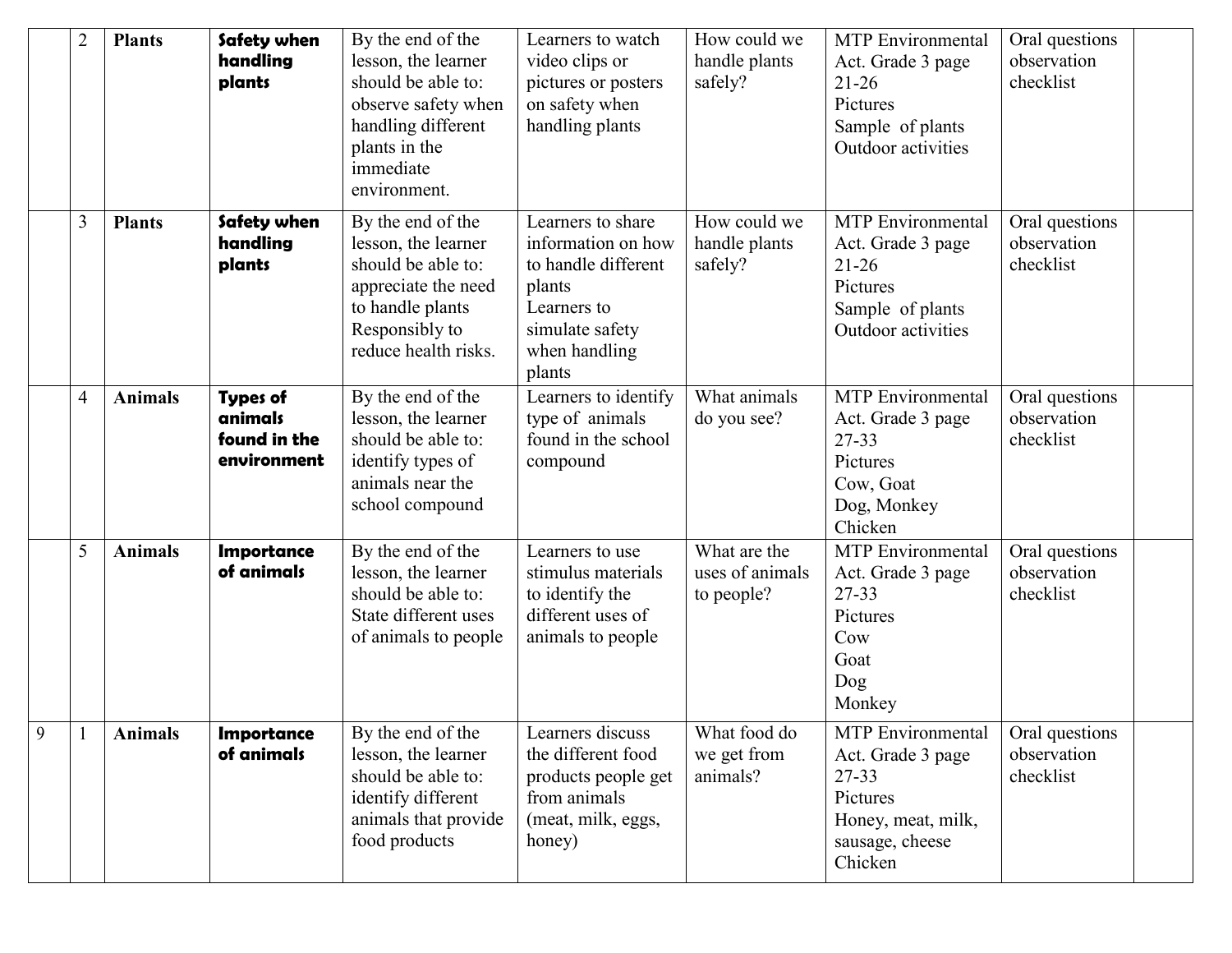|    | $\overline{2}$ | <b>Animals</b> | <b>Importance</b><br>of animals | By the end of the<br>lesson, the learner<br>should be able to:<br>categorize different<br>Foods that are<br>provided by animals<br>at home and near the<br>school compound. | Learners discuss<br>the different food<br>products people get<br>from animals<br>(meat, milk, eggs,<br>honey | What food do<br>we get from<br>animals?            | <b>MTP</b> Environmental<br>Act. Grade 3 page<br>27-33<br>Pictures<br>Honey, meat, milk,<br>sausage, cheese<br>Chicken | Oral questions<br>observation<br>checklist |  |
|----|----------------|----------------|---------------------------------|-----------------------------------------------------------------------------------------------------------------------------------------------------------------------------|--------------------------------------------------------------------------------------------------------------|----------------------------------------------------|------------------------------------------------------------------------------------------------------------------------|--------------------------------------------|--|
|    | 3              | <b>Animals</b> | <b>Importance</b><br>of animals | By the end of the<br>lesson, the learner<br>should be able to:<br>Identify animals<br>found in the<br>wilderness                                                            | Learners to identify<br>animals found<br>outside the forest                                                  | What the<br>animals found<br>in the<br>wilderness? | <b>MTP</b> Environmental<br>Act. Grade 3 page<br>27-33<br>Pictures<br>Monkey, Lion<br>Elephant<br>Cheetah, Antelopes   | Oral questions<br>observation<br>checklist |  |
|    | 4              | <b>Animals</b> | <b>Importance</b><br>of animals | By the end of the<br>lesson, the learner<br>should be able to:<br>Discuss the<br>importance of<br>animals found in the<br>wild                                              | Learners to identify<br>Importance of<br>animals found in<br>the wild                                        | Importance of<br>animals found<br>in the wild.     | <b>MTP</b> Environmental<br>Act. Grade 3 page<br>27-33<br>Pictures<br>Skin<br>Meat                                     | Oral question                              |  |
|    | 5              | <b>Animals</b> | <b>Importance</b><br>of animals | By the end of the<br>lesson, the learner<br>should be able to:<br>In groups of two<br>categories different<br>Wild animals and<br>state their<br>importance.                | Learners to identify<br>Importance of<br>animals found in<br>the wild                                        | Importance of<br>animals found<br>in the wild.     | <b>MTP</b> Environmental<br>Act. Grade 3 page<br>27-33<br>Pictures<br>Skin<br>Meat                                     | Oral questions<br>observation<br>checklist |  |
| 10 | -1             | <b>Animals</b> | <b>Importance</b><br>of animals | By the end of the<br>lesson, the learner<br>should be able to:<br>In groups of two<br>categories different<br>Wild animals and<br>state their<br>importance.                | Learners to identify<br>Importance of<br>animals found in<br>the wild                                        | Importance of<br>animals found<br>in the wild.     | <b>MTP</b> Environmental<br>Act. Grade 3 page<br>$27 - 33$<br>Pictures<br>Skin<br>Meat                                 | Oral questions<br>observation<br>checklist |  |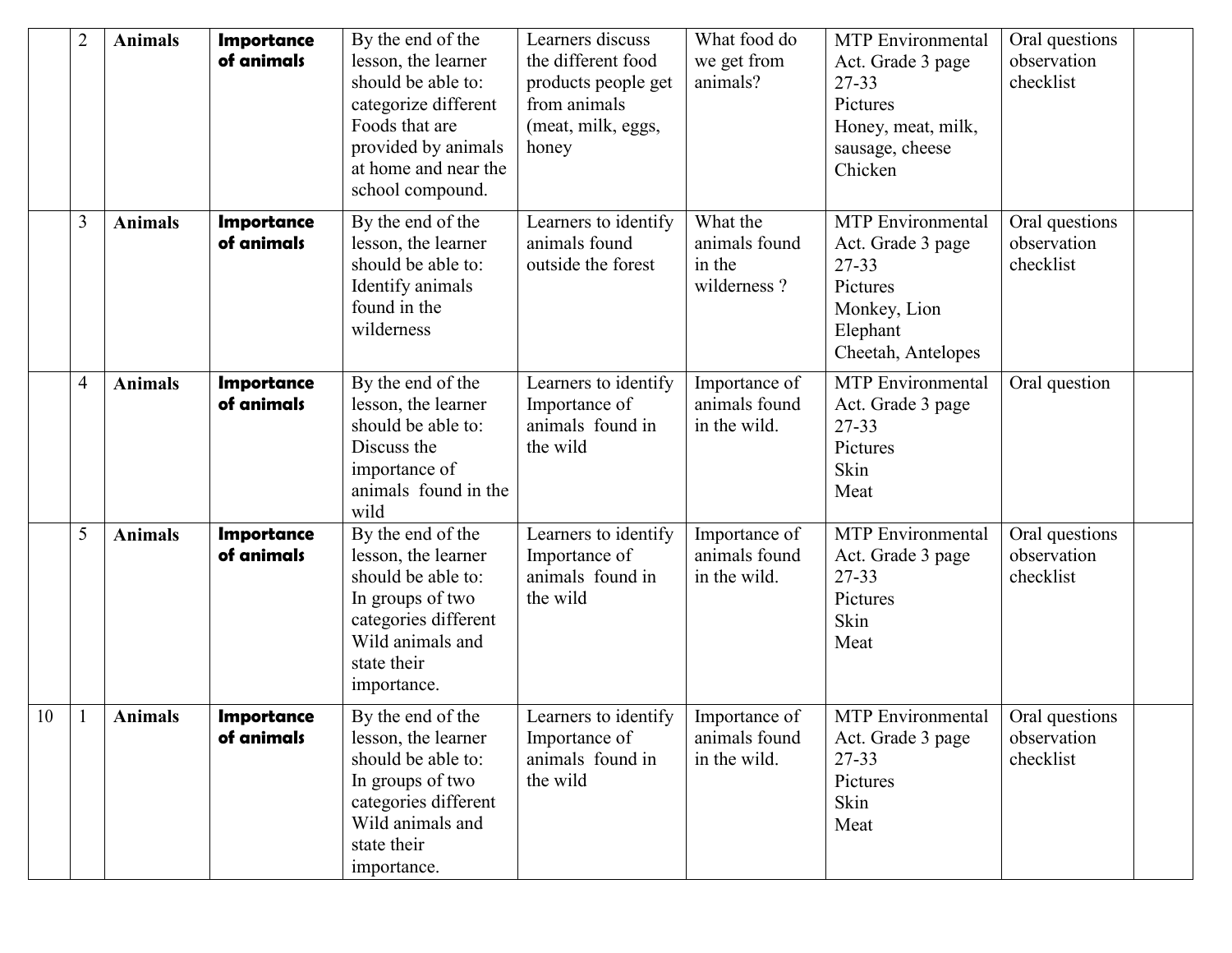|    | $\overline{2}$ | <b>Animals</b>                | <b>Importance</b><br>of animals | By the end of the<br>lesson, the learner<br>should be able to:<br>Appreciate the<br>importance of<br>animals to<br>the people                       | Learners to identify<br>Importance of<br>animals found in<br>the wild                                                                                                                                    | Importance of<br>animals found<br>in the wild. | <b>MTP</b> Environmental<br>Act. Grade 3 page<br>27-33<br>Pictures<br>Skin<br>Meat                                                                                | Oral questions<br>observation<br>checklist                   |  |
|----|----------------|-------------------------------|---------------------------------|-----------------------------------------------------------------------------------------------------------------------------------------------------|----------------------------------------------------------------------------------------------------------------------------------------------------------------------------------------------------------|------------------------------------------------|-------------------------------------------------------------------------------------------------------------------------------------------------------------------|--------------------------------------------------------------|--|
|    | 3              | <b>Animals</b>                | <b>Importance</b><br>of animals | By the end of the<br>lesson, the learner<br>should be able to:<br>Appreciate the<br>importance of<br>animals to<br>the people                       | Learners to identify<br>Importance of<br>animals found in<br>the wild                                                                                                                                    | Importance of<br>animals found<br>in the wild. | <b>MTP</b> Environmental<br>Act. Grade 3 page<br>27-33<br>Pictures<br>Skin<br>Meat                                                                                | Oral questions<br>observation<br>checklist                   |  |
|    | $\overline{4}$ | <b>Energy:</b><br><b>Heat</b> | Sources of<br><b>Heat</b>       | By the end of the<br>lesson, the learner<br>should be able to:<br>define heat<br>identify sources of<br>heat in the<br>environment                  | Using relevant<br>stimulus materials,<br>learners to identify<br>sources of heat in<br>the environment<br>(sun, gas cooker,                                                                              | What are the<br>sources of heat?               | <b>MTP</b> Environmental<br>Act. Grade 3 page<br>$34 - 40$<br>Pictures<br>Sun, fire                                                                               | Oral questions<br>observation<br>checklist                   |  |
|    | 5              | Energy:<br>Heat               | Sources of<br><b>Heat</b>       | By the end of the<br>lesson, the learner<br>should be able to:<br>identify sources of<br>heat in the<br>environment                                 | Using relevant<br>stimulus materials,<br>learners to identify<br>sources of heat in<br>the environment<br>electric cooker,<br>charcoal burner,<br>traditional jiko,<br>stove)                            | What are the<br>sources of heat?               | <b>MTP</b> Environmental<br>Act. Grade 3 page<br>$34 - 40$<br>Pictures<br>electric cooker,<br>charcoal burner,<br>traditional jiko<br>stove                       | Oral questions<br>observation<br>checklist                   |  |
| 11 |                | <b>Energy:</b><br><b>Heat</b> | Sources of<br><b>Heat</b>       | By the end of the<br>lesson, the learner<br>should be able to:<br>in groups of two<br>categories different<br>sources of heat in<br>the environment | Using relevant<br>stimulus materials,<br>learners to identify<br>sources of heat in<br>the environment<br>Learners to think,<br>pair and share<br>their experiences on<br>sources of<br>heat at home and | What are the<br>sources of heat?               | <b>MTP</b> Environmental<br>Act. Grade 3 page<br>$34 - 40$<br>Pictures<br>electric cooker,<br>charcoal burner,<br>traditional jiko<br>stove<br>sun<br>gas cooker, | Observation<br>Oral question<br>Giving take<br>away question |  |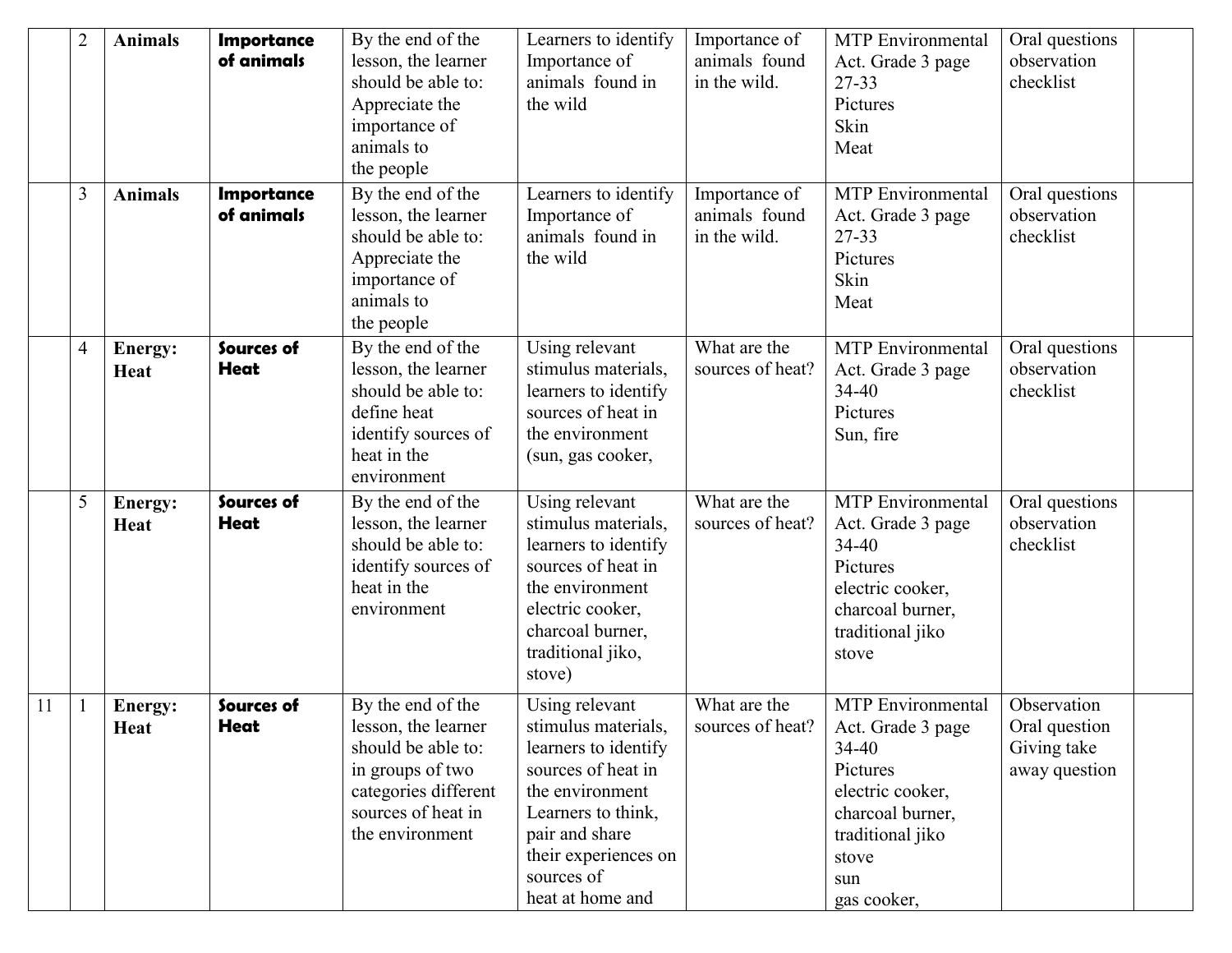|                |                        |                                              |                                                                                                                                               | community                                                                                                                                                                              |                                              |                                                                                                                                                                  |                                             |  |
|----------------|------------------------|----------------------------------------------|-----------------------------------------------------------------------------------------------------------------------------------------------|----------------------------------------------------------------------------------------------------------------------------------------------------------------------------------------|----------------------------------------------|------------------------------------------------------------------------------------------------------------------------------------------------------------------|---------------------------------------------|--|
| $\overline{2}$ | Energy:<br><b>Heat</b> | Sources of<br><b>Heat</b>                    | By the end of the<br>lesson, the learner<br>should be able to:<br>Match different<br>sources of heat to<br>their fuels in the<br>environment. | Learners to think,<br>pair and share<br>their experiences on<br>sources of heat at<br>home and<br>community                                                                            | What are the<br>sources of heat?             | <b>MTP</b> Environmental<br>Act. Grade 3 page<br>$34 - 40$<br>Pictures<br>electric cooker,<br>charcoal burner,<br>traditional jiko<br>stove<br>sun<br>gas cooker | Oral questions<br>observation<br>checklist  |  |
| 3              | Energy:<br>Heat        | Sources of<br>Heat                           | By the end of the<br>lesson, the learner<br>should be able to:<br>appreciate the<br>different sources of<br>heat in the<br>community          | Learners interact<br>with parents or<br>guardians to<br>appreciate the types<br>of fuels used in the<br>community and<br>report back.                                                  | What are the<br>sources of heat?             | <b>MTP</b> Environmental<br>Act. Grade 3 page<br>$34 - 40$<br>Pictures<br>electric cooker,<br>charcoal burner,<br>traditional jiko<br>stove<br>sun<br>gas cooker | Oral questions<br>observation<br>checklist  |  |
| 4              | Energy:<br>Heat        | <b>Uses of heat</b><br>in the<br>environment | By the end of the<br>lesson, the learner<br>should be able to:<br>identify uses of heat<br>energy in the<br>environment                       | Learners to discuss<br>uses of heat energy<br>(warming, cooking,<br>ironing, drying)                                                                                                   | How is heat<br>energy used in<br>daily life? | MTP Environmental<br>Act. Grade 3 page<br>$34 - 40$<br>Fire<br>Electricity<br>Gas<br>Sun                                                                         | Oral question<br>on uses of heat<br>energy. |  |
| 5              | Energy:<br><b>Heat</b> | <b>Uses of heat</b><br>in the<br>environment | By the end of the<br>lesson, the learner<br>should be able to:<br>use heat energy<br>responsibly to<br>promote<br>conservation and<br>safety  | Learners to discuss<br>uses of heat energy<br>(warming, cooking,<br>ironing, drying)<br>Learners to use<br>multimedia<br>resources to find<br>out uses on heat<br>energy in daily life | How is heat<br>energy used in<br>daily life? | <b>MTP</b> Environmental<br>Act. Grade 3 page<br>$34 - 40$<br>Fire<br>Electricity<br>Gas<br>Sun                                                                  | Oral questions<br>observation<br>checklist  |  |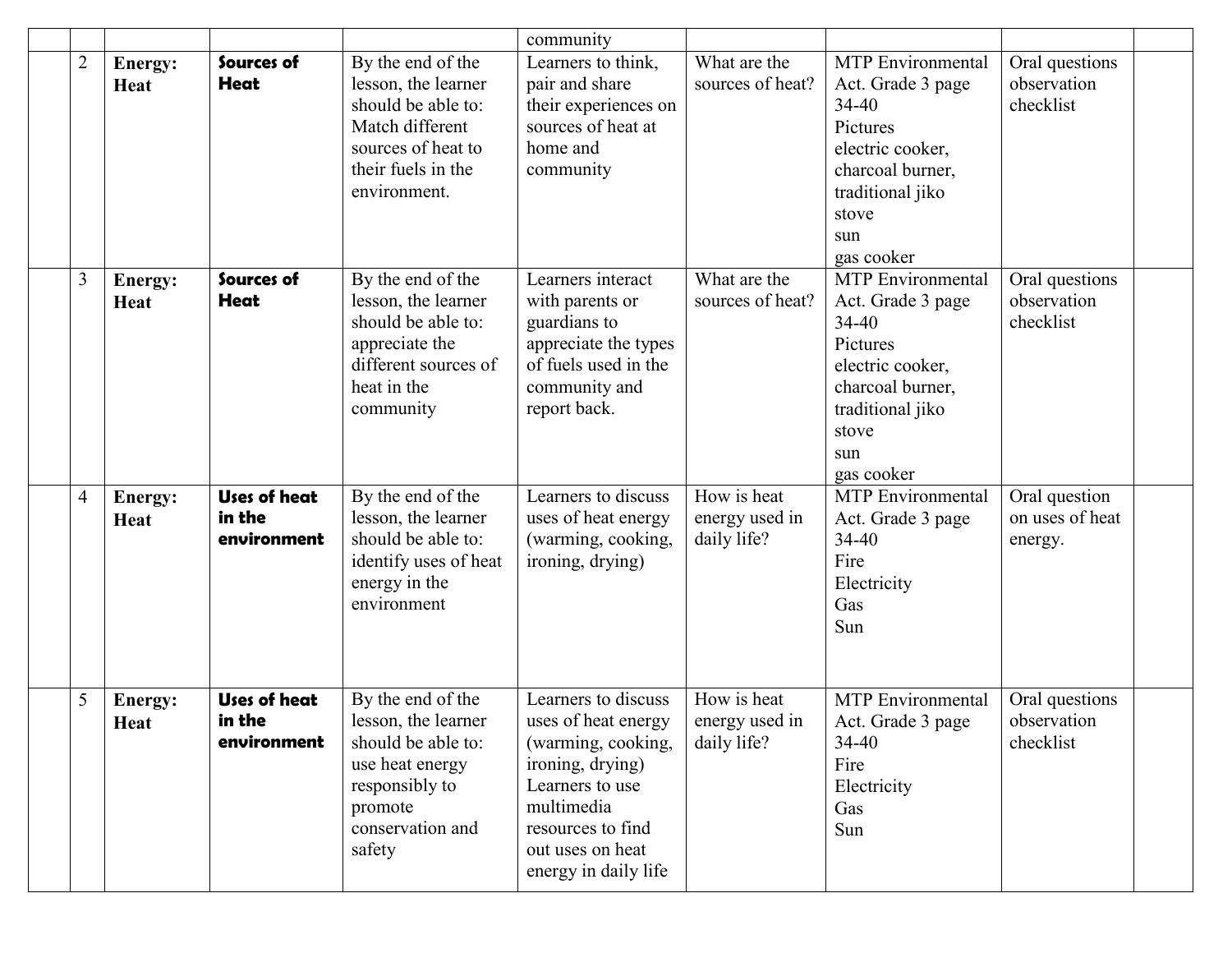| 12 |                | <b>Energy:</b><br>Heat | <b>Uses of heat</b><br>in the<br>environment | By the end of the<br>lesson, the learner<br>should be able to:<br>use heat energy<br>responsibly to<br>promote<br>conservation and<br>safety | Learners to discuss<br>uses of heat<br>energy<br>Learners to use<br>multimedia<br>resources to find<br>out uses on heat<br>energy in daily life. | How do we use<br>heat energy<br>properly?  | <b>MTP</b> Environmental<br>Act. Grade 3 page<br>$34 - 40$<br>Fire<br>Electricity<br>Gas<br>Sun                        | Oral questions<br>observation<br>checklist |  |
|----|----------------|------------------------|----------------------------------------------|----------------------------------------------------------------------------------------------------------------------------------------------|--------------------------------------------------------------------------------------------------------------------------------------------------|--------------------------------------------|------------------------------------------------------------------------------------------------------------------------|--------------------------------------------|--|
|    | $\overline{2}$ | Energy:<br>Heat        | <b>Uses of heat</b><br>in the<br>environment | By the end of the<br>lesson, the learner<br>should be able to:<br>appreciate<br>conservation of heat<br>energy in daily life                 | In groups, learners<br>to share<br>experiences on<br>appropriate use of<br>energy in the<br>environment to<br>conserve heat<br>energy            | How do we use<br>heat energy<br>properly?  | <b>MTP</b> Environmental<br>Act. Grade 3 page<br>34-40<br>Fire<br>Electricity<br>Gas<br>Sun                            | Oral questions<br>observation<br>checklist |  |
|    | 3              | <b>Energy:</b><br>Heat | <b>Dangers of</b><br>heat<br>energy          | By the end of the<br>lesson, the learner<br>should be able to:<br>identify materials<br>that can start fire in<br>the house                  | Learners to identify<br>materials<br>that could start a<br>fire at home<br>(match box, petrol,<br>kerosene, gas,<br>electricity)                 | What are the<br>dangers of heat<br>energy? | <b>MTP</b> Environmental<br>Act. Grade 3 page<br>$34 - 40$<br>Fire<br>Electricity<br>Gas<br>Sun<br>match box<br>petrol | Oral question                              |  |
|    | $\overline{4}$ | Energy:<br>Heat        | <b>Dangers of</b><br>heat<br>energy          | By the end of the<br>lesson, the learner<br>should be able to:<br>identify materials<br>that can start fire in<br>the house                  | Learners are guided<br>to identify common<br>causes of fire                                                                                      | Which materials<br>cause fire?             | <b>MTP</b> Environmental<br>Act. Grade 3 page<br>$34 - 40$<br>Electricity<br>Gas<br>Sun<br>match box<br>petrol         | Oral question                              |  |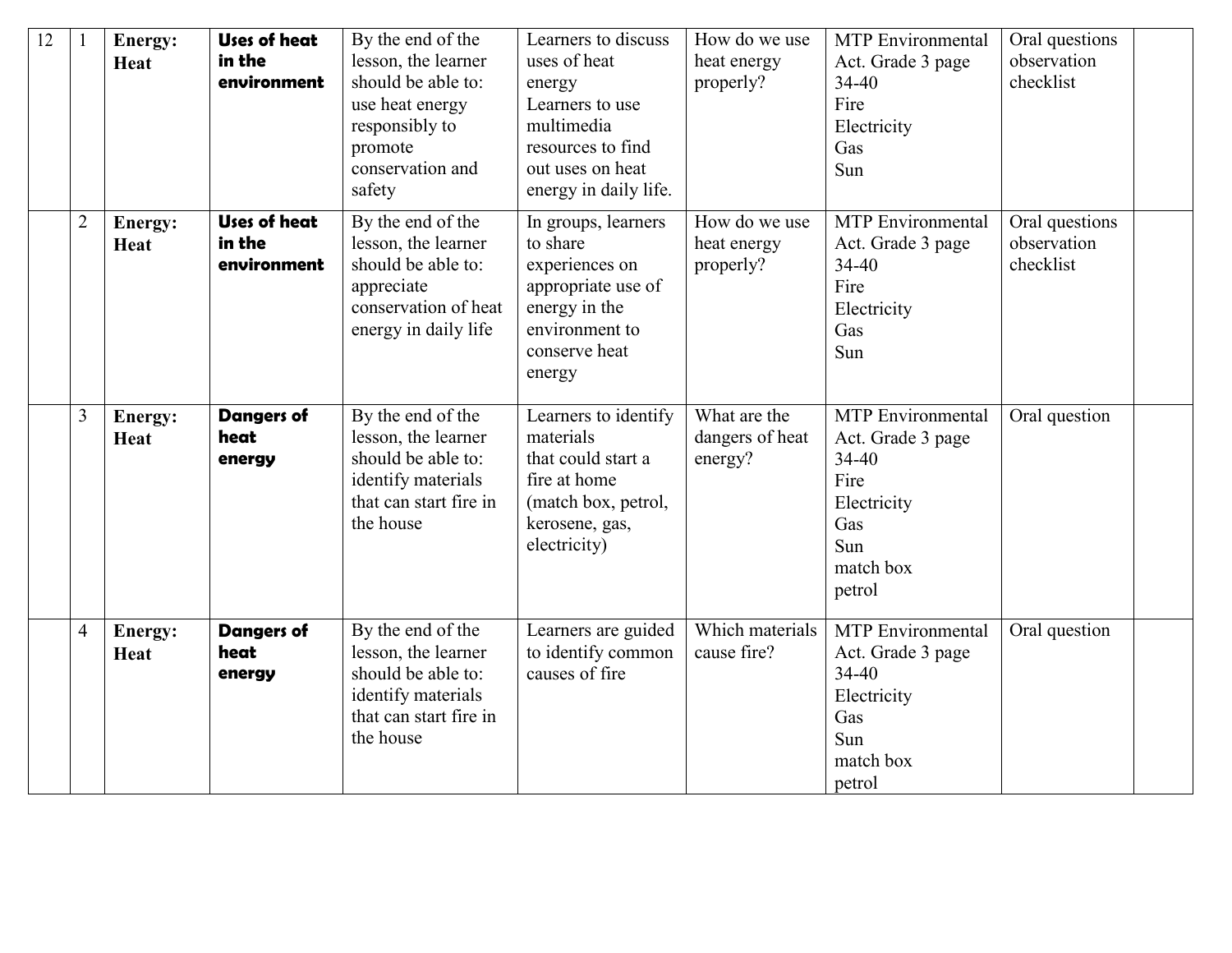|    | 5              | Energy:<br>Heat        | <b>Dangers of</b><br>heat<br>energy | By the end of the<br>lesson, the learner<br>should be able to:<br>demonstrate an<br>understanding of<br>safe ways of moving<br>from the<br>house in case of a<br>fire outbreak | more information<br>on fires and safety<br>procedures.<br>Learners to<br>develop "Dos" and<br>"Don'ts "list during<br>fire outbreaks. The<br>list should be<br>shared at school<br>and at home | How should we<br>safely move<br>away in case of<br>a fire outbreak<br>in the house?    | <b>MTP</b> Environmental<br>Act. Grade 3 page<br>$34 - 40$<br>Electricity<br>Gas<br>Sun<br>match box<br>petrol | Observing                                  |  |
|----|----------------|------------------------|-------------------------------------|--------------------------------------------------------------------------------------------------------------------------------------------------------------------------------|------------------------------------------------------------------------------------------------------------------------------------------------------------------------------------------------|----------------------------------------------------------------------------------------|----------------------------------------------------------------------------------------------------------------|--------------------------------------------|--|
| 13 | ı              | Energy:<br>Heat        | <b>Dangers of</b><br>heat<br>energy | By the end of the<br>lesson, the learner<br>should be able to:<br>demonstrate an<br>understanding of<br>safe ways of moving<br>from the house in<br>case of a fire<br>outbreak | more information<br>on fires and safety<br>procedures.<br>Learners to develop<br>"Dos" and<br>"Don'ts "list during<br>fire Outbreaks. The<br>list should be<br>shared at school<br>and at home | How should we<br>safely move<br>away<br>in case of a fire<br>outbreak in the<br>house? | <b>MTP</b> Environmental<br>Act. Grade 3 page<br>34-40<br>Electricity<br>Gas<br>Sun<br>match box<br>petrol     | Observing                                  |  |
|    | $\overline{2}$ | Energy:<br>Heat        | <b>Dangers of</b><br>heat<br>energy | By the end of the<br>lesson, the learner<br>should be able to:<br>in group of two<br>identify materials<br>that can start fire in<br>the house                                 | Learners are guided<br>to identify common<br>causes of fire                                                                                                                                    | Which materials<br>cause fire?                                                         | <b>MTP</b> Environmental<br>Act. Grade 3 page<br>34-40<br>Electricity<br>Gas<br>Sun<br>match box<br>petrol     | Oral questions<br>observation<br>checklist |  |
|    | 3              | <b>Energy:</b><br>Heat | <b>Dangers of</b><br>heat<br>energy | By the end of the<br>lesson, the learner<br>should be able to:<br>write messages and<br>make poster on<br>danger of fire<br>precaution and how<br>to handle fire out<br>breaks | Learners to use<br>multimedia, posters<br>resources to find<br>out uses on heat<br>energy in daily life                                                                                        | How to make<br>alret on fire<br>outbreak?                                              | <b>MTP</b> Environmental<br>Act. Grade 3 page<br>$34 - 40$<br>Phone<br>Video clips poster                      | Oral questions<br>observation<br>checklist |  |